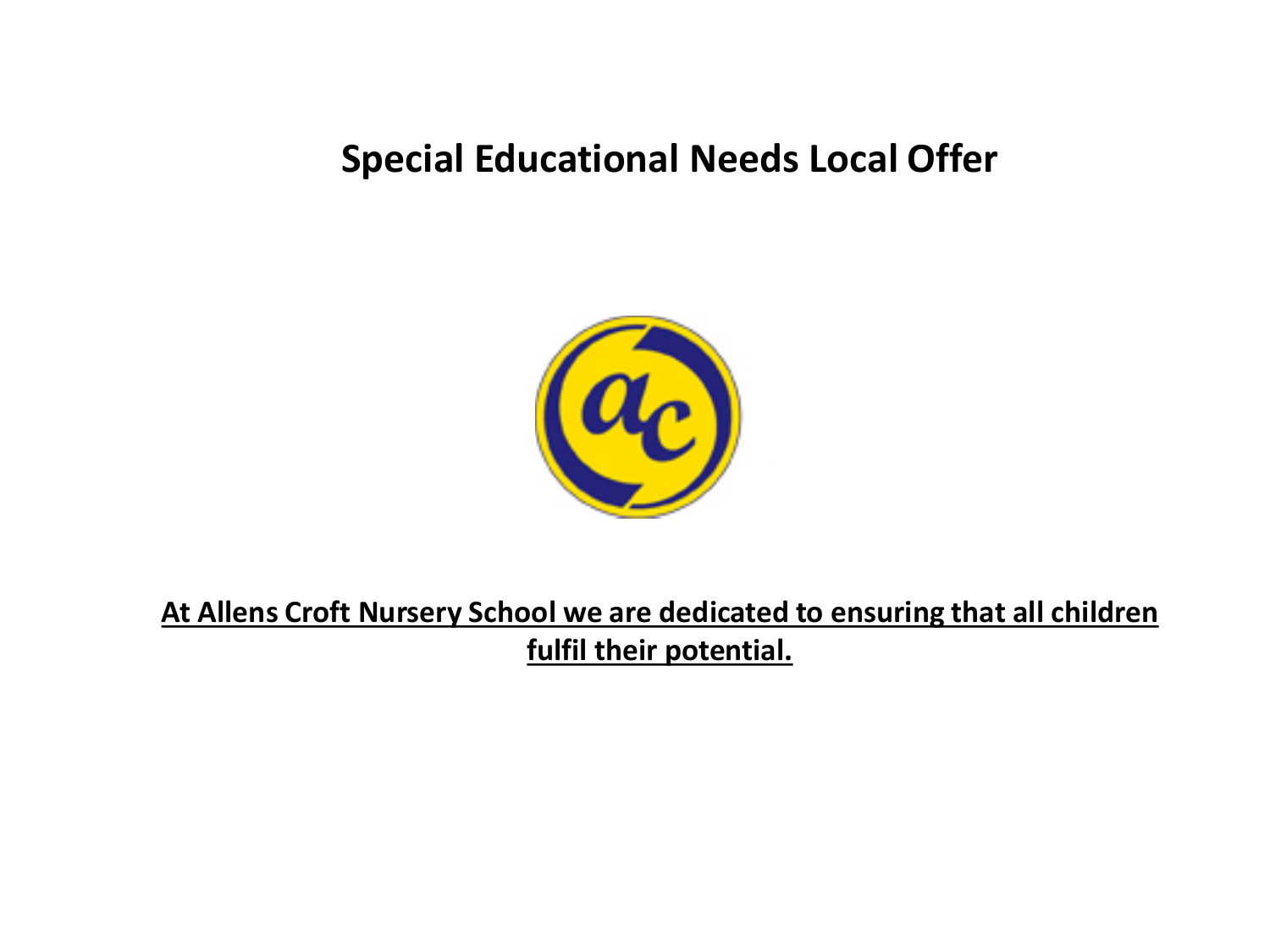**We are a fully inclusive nursery and support the needs of all children, including those with Special Educational Needs and Disabilities.**

Such needs include:

- •Cognition and learning
- •Communication and Interaction
- •Social emotional and mental health difficulties
- •Physical and/or medical needs

The areas of need listed above are as stated within the Special Educational Needs and Disability Code of Practice 0-25 (2014) which can be found by using the following link:

[https://www.gov.uk/government/uploads/system/uploads/attachment\\_dat](https://www.gov.uk/government/uploads/system/uploads/attachment_data/file/325875/SEND-Code_of_Practice-June2014.pdf) a/file/325875/SEND-Code\_of\_Practice-June2014.pdf

Our child-centred curriculum ensures that all children are motivated to actively engage in their learning.

All children in nursery have support through differentiation and our childcentred curriculum. This means that activities are planned according to the level that the child is working at. This can include a variety of adaptations including, changes to physical environment, use of resources, changes to teaching styles as well as level of adult support.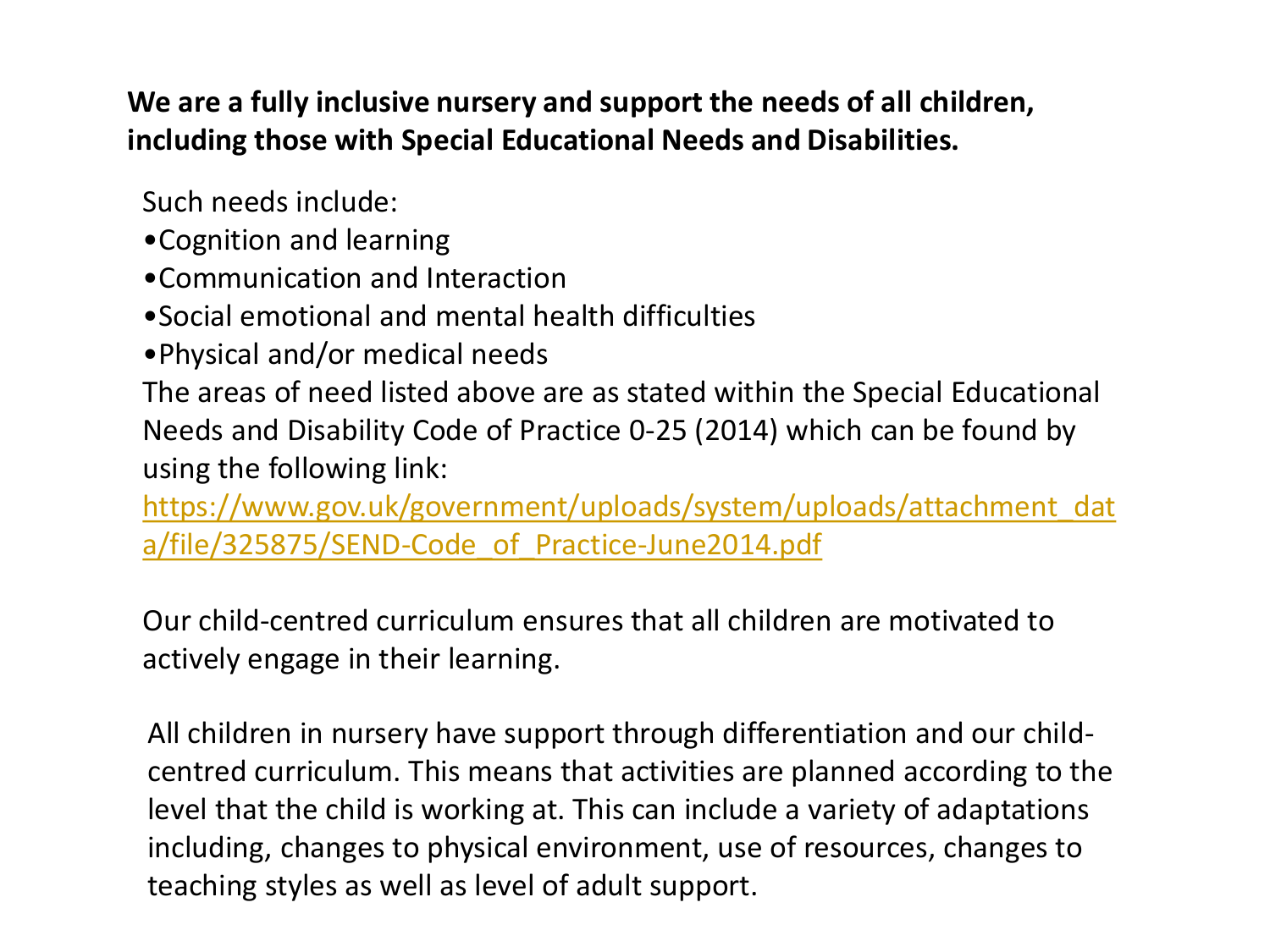## **Who should I talk to if I am worried about my child's development?**

We are a fully inclusive setting, which means that all children are considered as individuals, with their own set of needs and interests. For many children, this means their learning and well-being needs are met through our differentiated provision within the carefully planned environment, resources and positive relationships with adults being the key.

At Allens Croft Nursery School we operate an 'open-door' policy and are always available to talk to you about any concerns you have about your child.

If you have concerns around your child's development, you may wish to discuss them with our Leaders for Inclusion.

- Our Special Educational Needs and Disabilities Co-ordinator is Laura O'Neill.
- Our Assistant SENDCo is Ann Durrant

## **UN CONVENTION ON THE RIGHTS OF THE CHILD**

**ARTICLE 1:** Everyone under the age of 18 has all the rights in the Convention **ARTICLE 2:** The Convention applies to every child without discrimination, whatever their ethnicity, gender, religion, language, abilities or any other status, whatever they think or say, whatever their family background.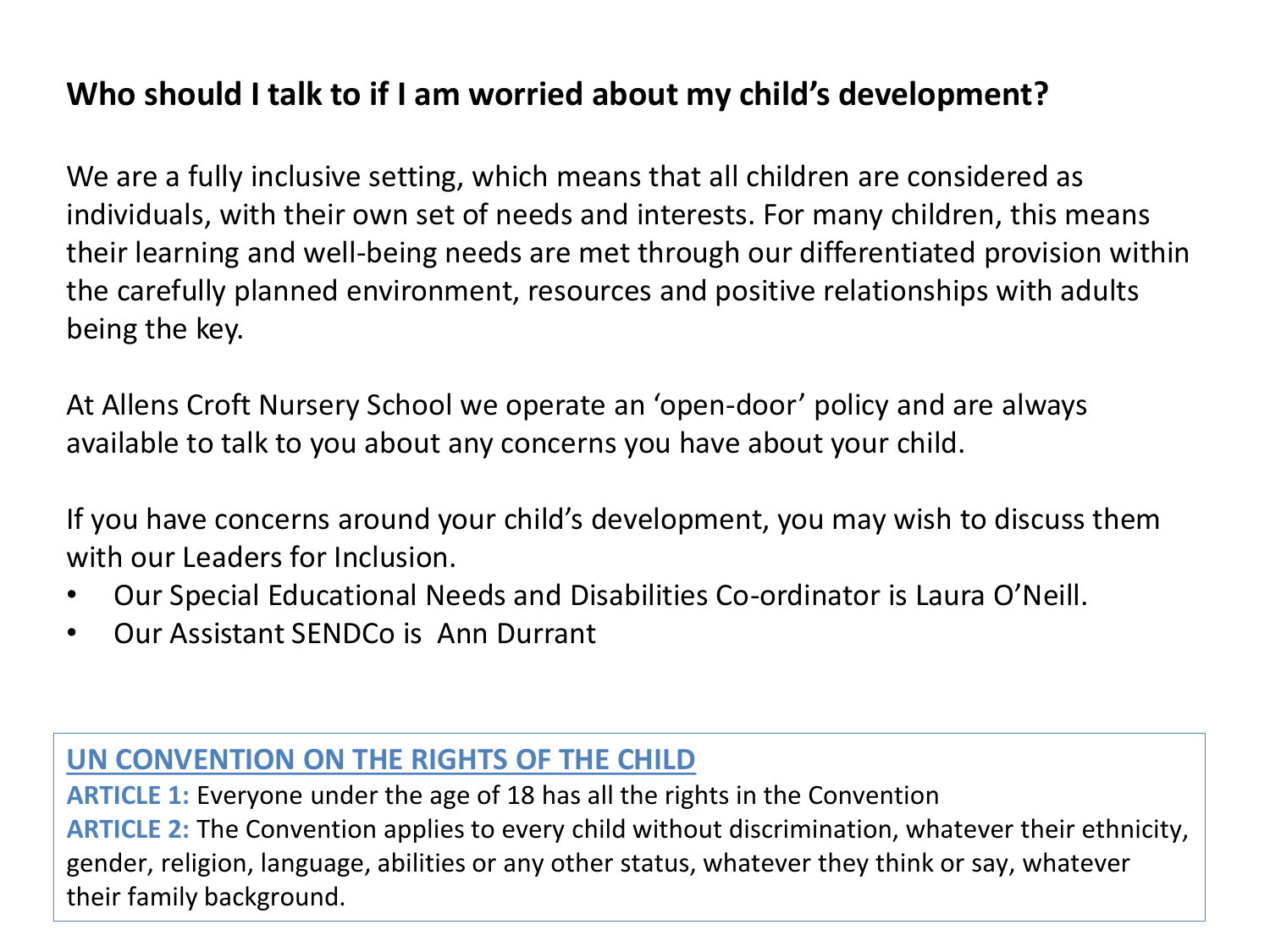# **How will I know if nursery has any concerns about my child's development?**

Teacher or parent/carer has a concern about their child's development



Teacher, SENDCo/Assistant SENDCo and parent/carer meet to discuss concerns regarding child's development and set a review date



Extended period of monitoring to track child's progress

Teacher, SENDCo/Assistant SENDCo and parent/carer will meet to review the child's progress. Concerns are identified and targets relating to the child's specific area of need will form the basis of an Early Support and SEN Support Plan, Individual Behaviour Plan or SEN Support Plan. These support plans are tailored to support the individual child's needs.

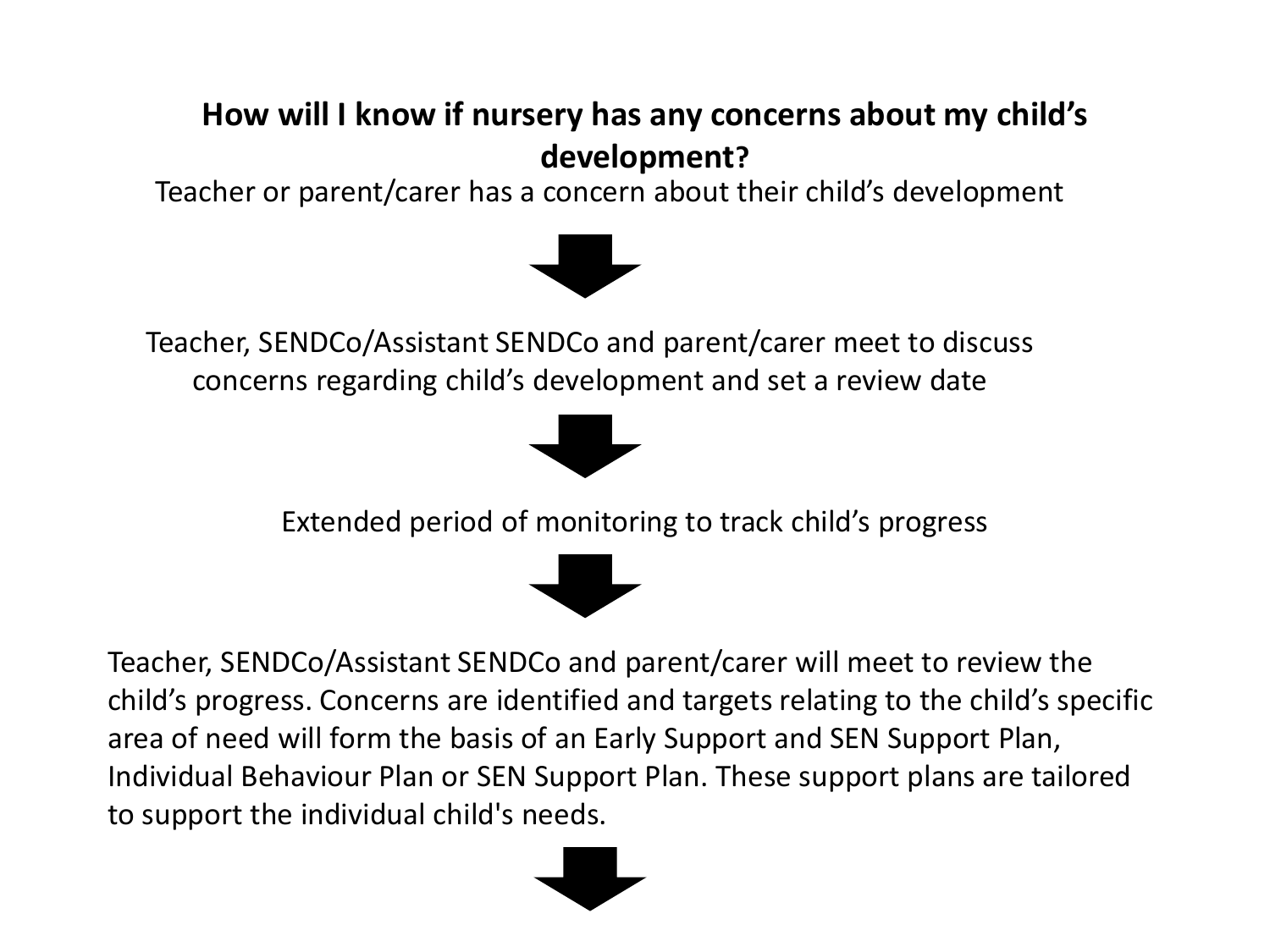Extra adult one to one support may be needed. The SENDCo/Assistant SENDCo will discuss this with the child's parent/carer and gain parental consent for applying for extra funding for adult support.

Regular observations and other forms of progress monitoring will be discussed at regular reviews involving the child's teacher, SENDCo/Assistant SENDCo and parent/carer.

It may be identified that the child requires support from external agencies. These services include Paediatricians, Educational Psychologists (EP), Physical Difficulty Support Service (PDSS), Sensory Support Service (SSS), Speech and Language Therapists (SALT), Child Development Centre (CDC) and the Communication and Autism Team (CAT). Parental consent will be obtained if any external agencies are needed.

If it is felt that the child requires a higher level of support in Nursery, or for when they start Primary School, The SENDCo will discuss applying for an Education, Health Care Plan Assessment (EHCP) or a SPP (School Provision Plan).



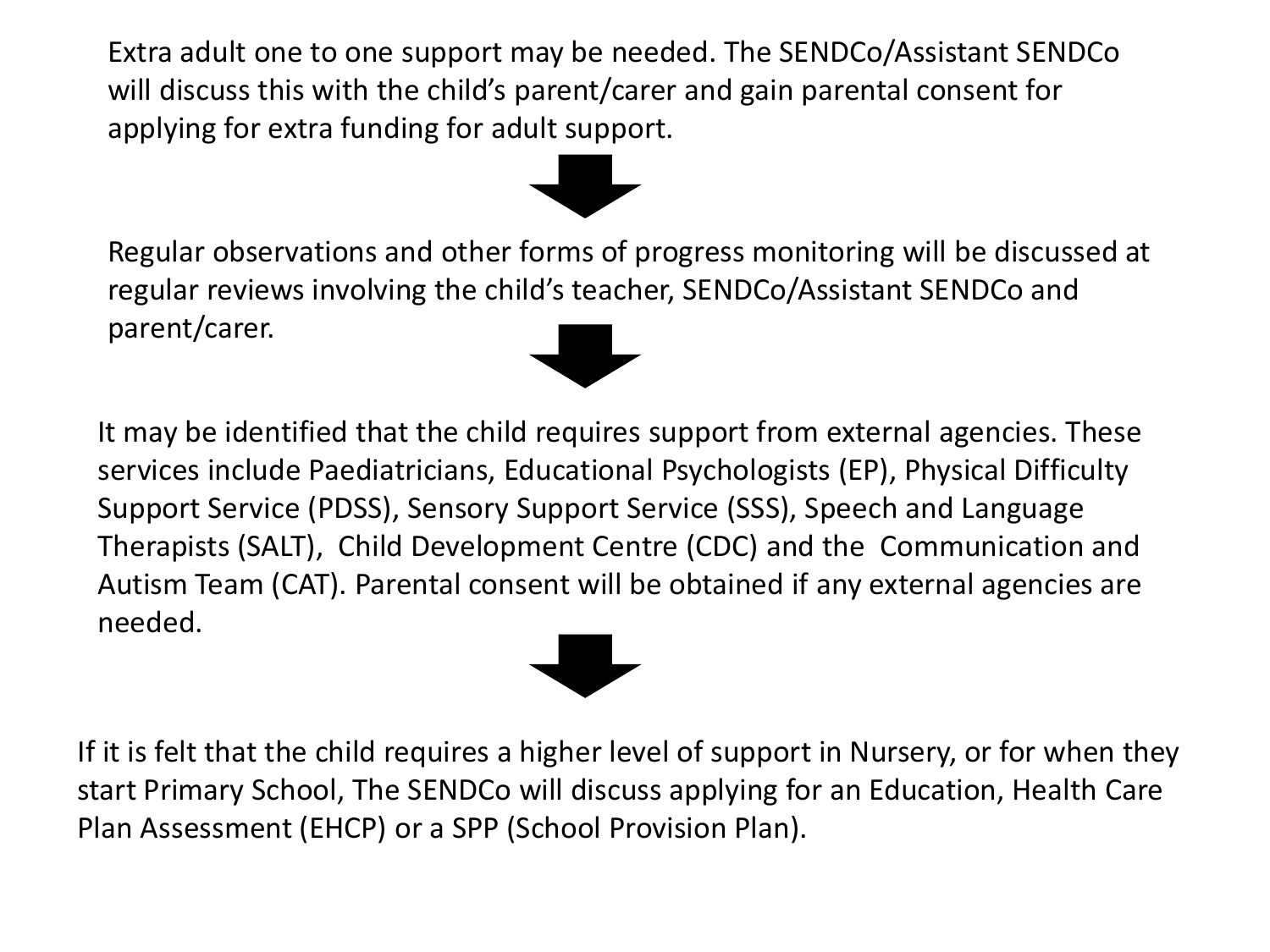It is important that parents are fully involved in their child's assessment process, we will endeavour to work in partnership with parents/carers in order for your child to have the best possible outcomes. The SENDCo/Assistant SENCo will ensure that if an Educational Health Care Plan is needed parents/carers are fully involved and have a voice.

### **UN CONVENTION ON THE RIGHTS OF THE CHILD**

**ARTICLE 3:** The best interests of the child must be a top priority in all decisions and actions that affect children.

**ARTICLE 5:** Governments must respect the rights and responsibilities of parents and carers to provide guidance and direction to their child as they grow up, so that they fully enjoy their rights. This must be done in a way that recognises the child's increasing capacity to make their own choices.

**ARTICLE 6:** Every child has a right to life. Governments must do all they can to ensure that children survive and develop to their full potential.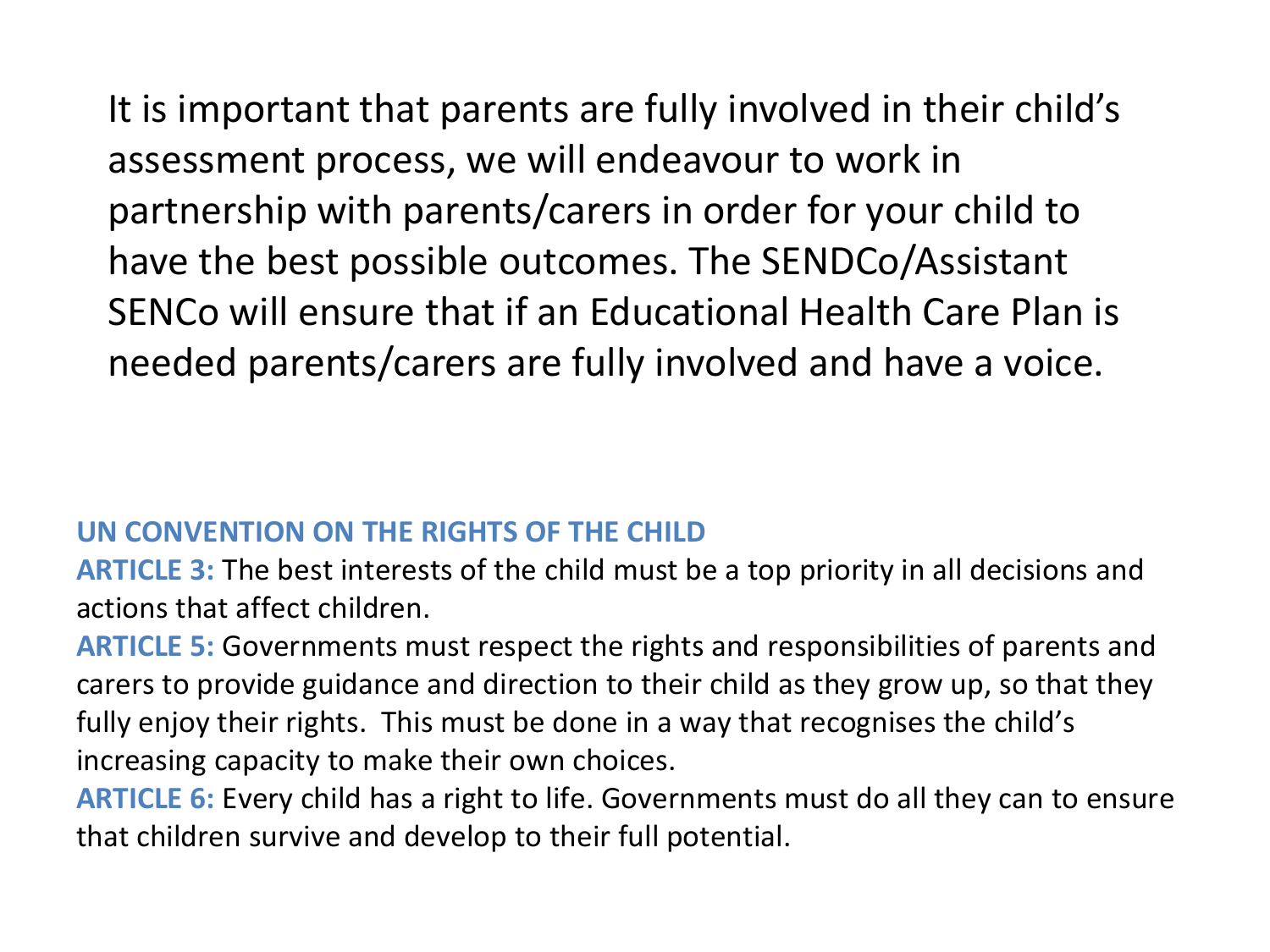The school has been adapted to ensure accessibility for all pupils. Such adaptations include:

- •Disabled toilet access facilities
- •Changing facilities
- •Our 'open plan' nursery environment layout allows for mobility and pupil access.
- •Visual timetables
- •Disability access ramps across the school.
- •Specialist equipment such as chairs, standing frames and walkers (Obtained through the Child Development Centre if they are needed for the child during their nursery day)
- •Quiet teaching spaces to support children's listening and attention skills
- •Care plans are completed prior to starting nursery these involve all professionals, Teachers and Parent/Carer
- •'All About Me' profiles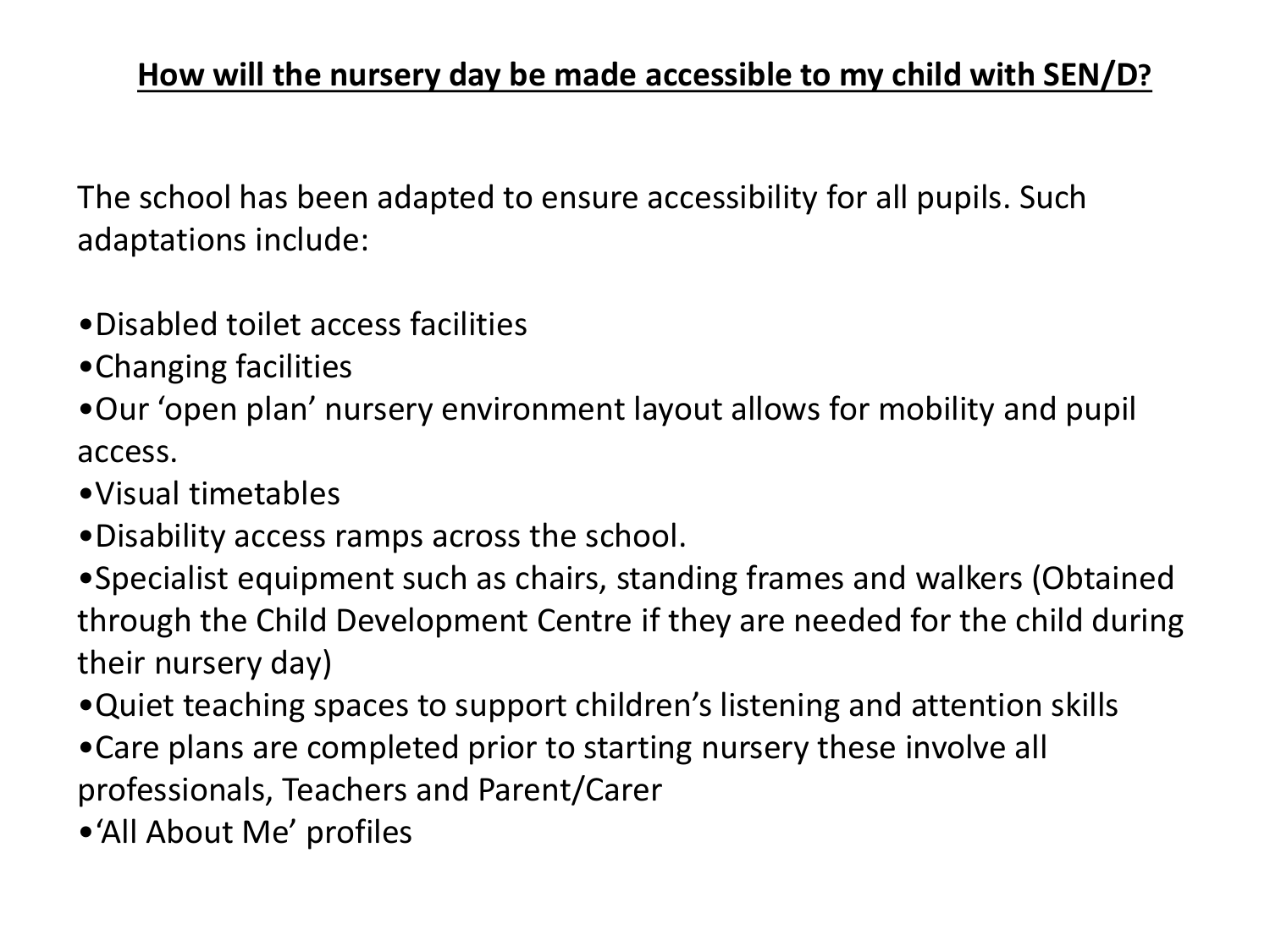## **How will the SENCo and Assistant SENCo ensure the necessary people know about my child's needs?**

Although each child has a designated teacher, your child will be taught by every member of staff.

The SENDCo/Assistant SENDCo liaises regularly with the whole staff team to share the targets set out in your child's Early Support and SEN Support Plan, Individual Behaviour Plan or SEN Support Plan so that these targets are focused on by all members of staff during all nursery activities.

The staff team meet regularly to discuss children's progress and share strategies that they have found successful when working with children so that all staff are able to 'tune into' each child's individual learning style.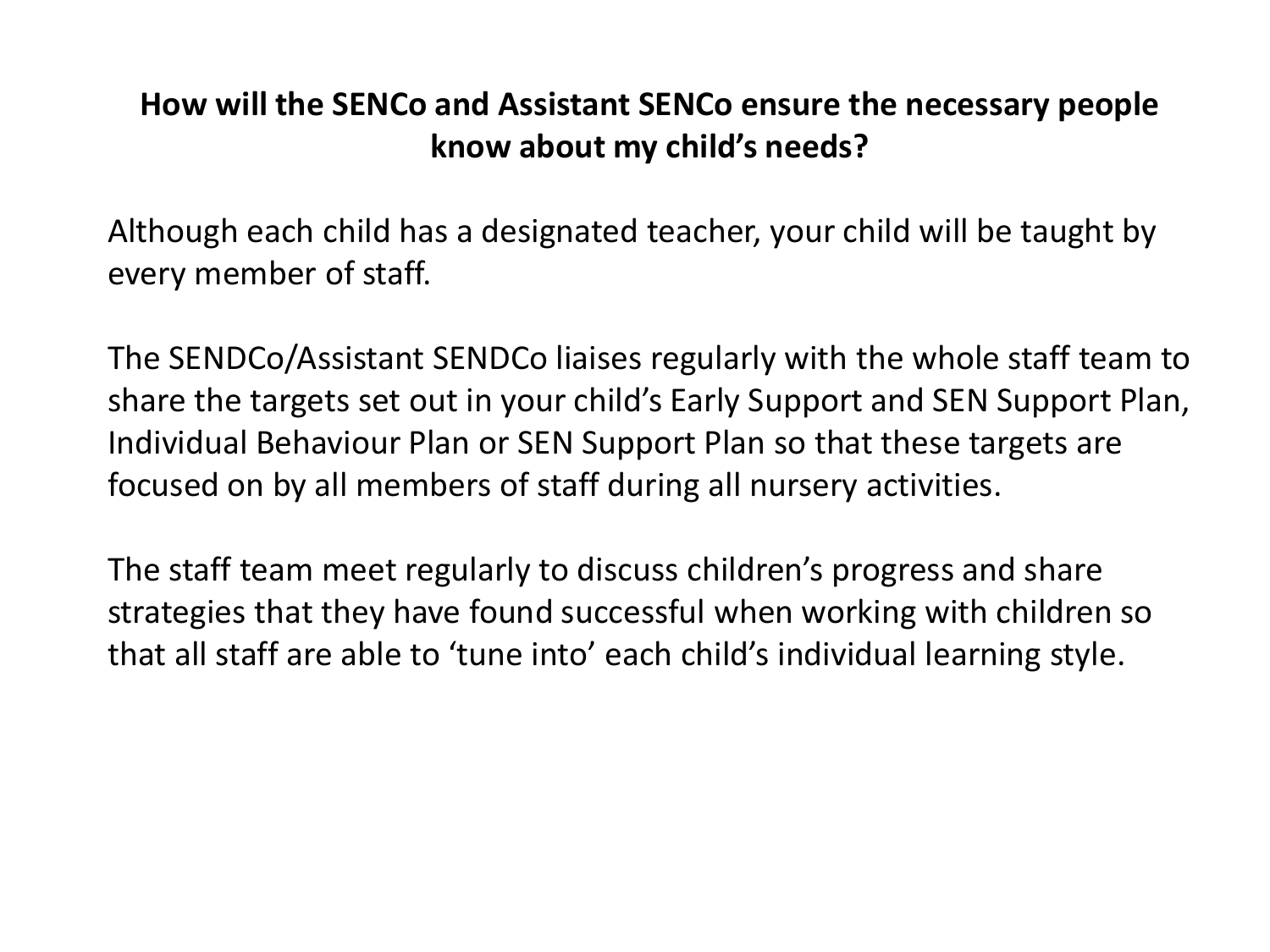#### **How will my child's views be included in decisions about their education?**

When your child starts nursery, our main priority is to build a positive relationship with them.

The better we know each child; their likes and dislikes, their strengths and areas of difficulty; the more effective our teaching will be.

This in-depth knowledge of your child will form the basis for the targets in your child's Early Support and SEN Support Plan, Individual Behaviour Plan or SEN Support Plan.

Your child's teacher will talk to them about their learning and what their next steps are.

Our child-centred curriculum ensures that all children are involved in making decisions about what they will be learning about.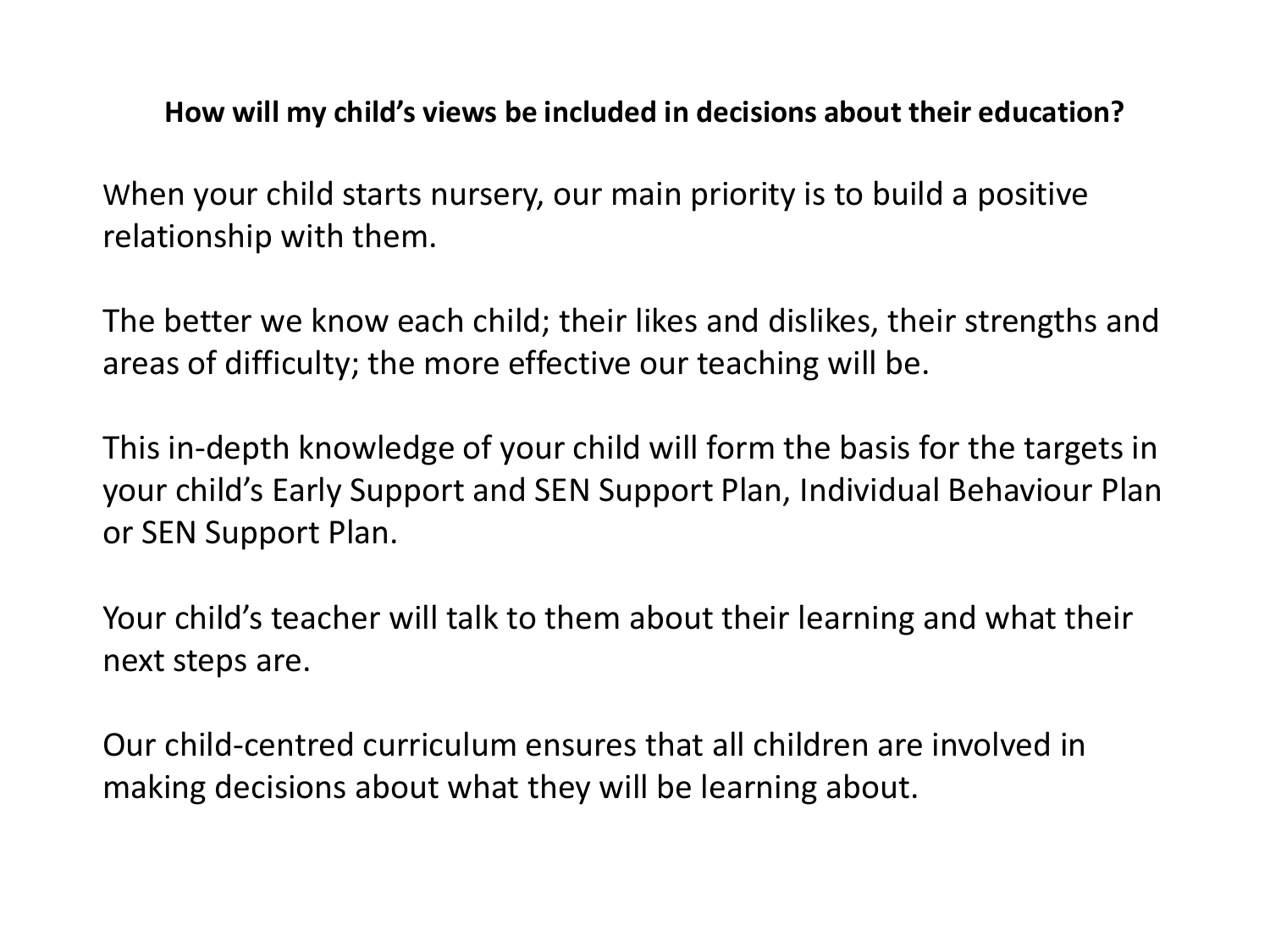## **How will nursery ensure appropriate and effective teaching and learning for my child with SEN/D?**

We are committed to providing high quality teaching for al children and have robust systems in place to monitor the standards of teaching across the nursery.

Children are taught in whole group sessions (10-12 children), small group sessions (6-8 children) and one to one sessions, as appropriate.

The nursery follows the Early Years Foundation Stage Curriculum. However, we tailor the curriculum to meet the needs of each individual child. This may include the use of specialist resources and equipment.

We teach a range of specialist intervention groups to support specific areas of need. The focus for these group are:

•Communication groups to support children with speech and language difficulties •Nurture groups to promote children's emotional well being and social development • Physical development groups to develop children's gross motor and fine motor skills •Cognitive Development groups to scaffold children's cognitive skills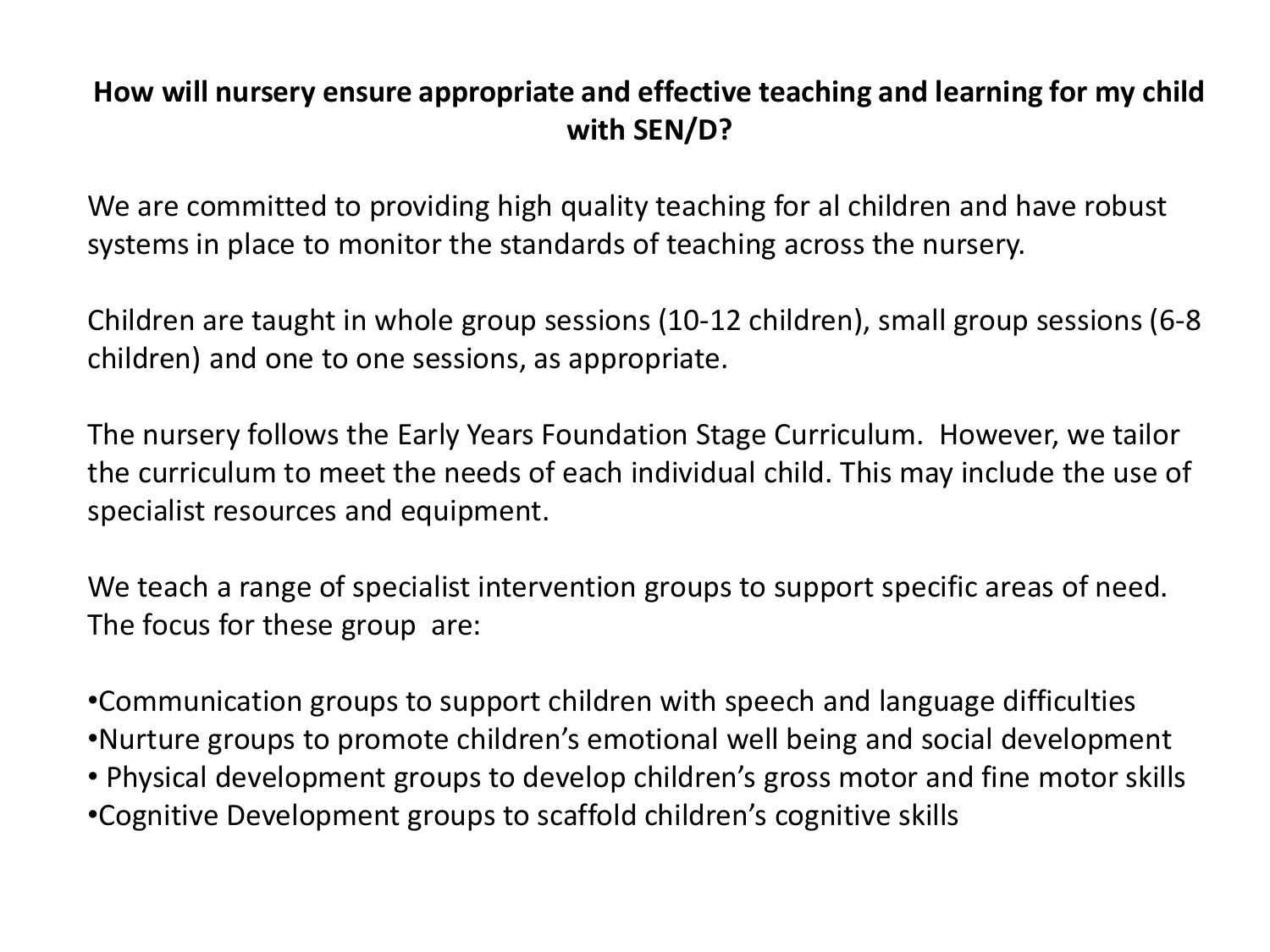## **UN CONVENTION ON THE RIGHTS OF THE CHILD**

**ARTICLE 12:** Every child has the right to express their views, feeling and wishes in all matters affecting them, and to have their views considered and taken seriously.

**ARTICLE 13:** Every child must be free to express their thoughts and opinions and to access all kinds of information, as long as it is within the law.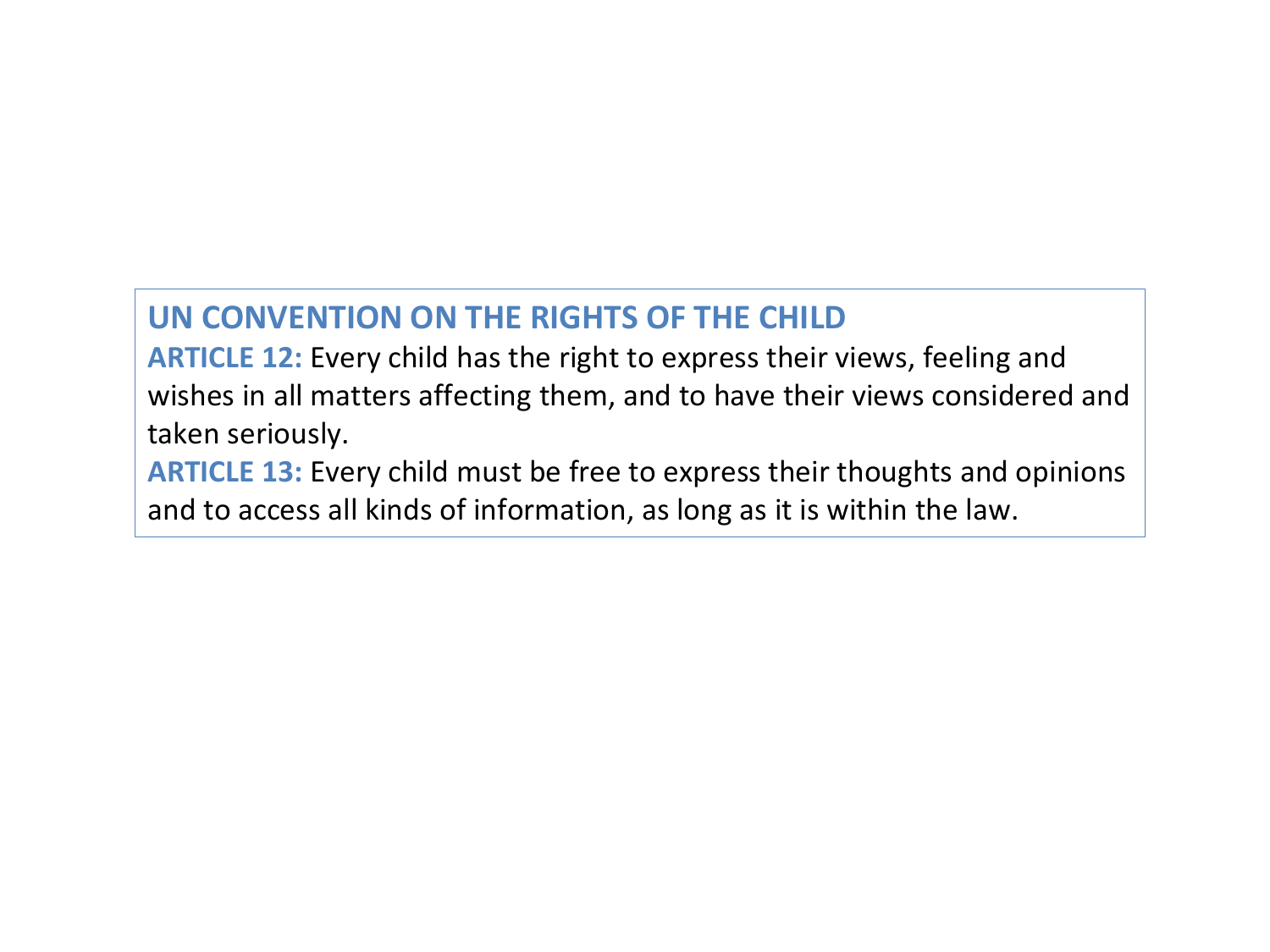## **What resources are available to support my child's learning and development?**

We have a range of resources to support children's learning and development. These include:

- •A Sensory Nest, which has a range of visual and sensory stimuli •Sensory activities
- •Cause and consequence toys
- •Motion toys
- •Sensory baskets
- •Musical toys and instruments
- •Smart boards with chunky pens
- •Access to Early Communication groups-supporting children's targets
- •Story sacks with visual and auditory props
- •Story phones
- •Visual time tables that are tailored to the needs of individual children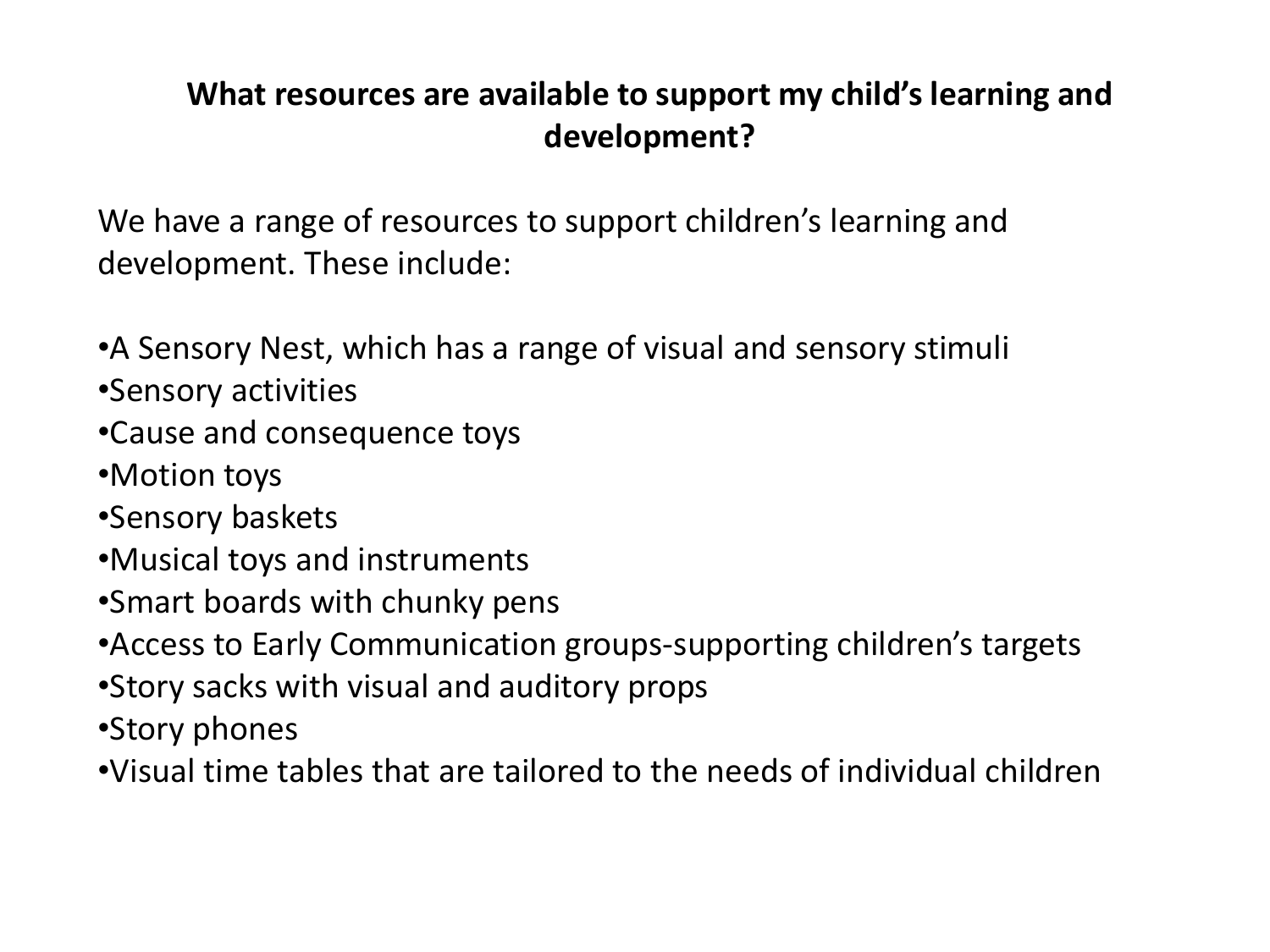## **How are nursery educational visits, performances and special celebrations made accessible for my child with SEN/D?**

It is very important to us for all children to be included in all areas of nursery life.

Some children may find large social gatherings distressing. During such planned events, an alternative learning environment and additional support staff will be available for your child to access if necessary.

We carry out risk assessments linked to our trips and provide additional adult support to children where required.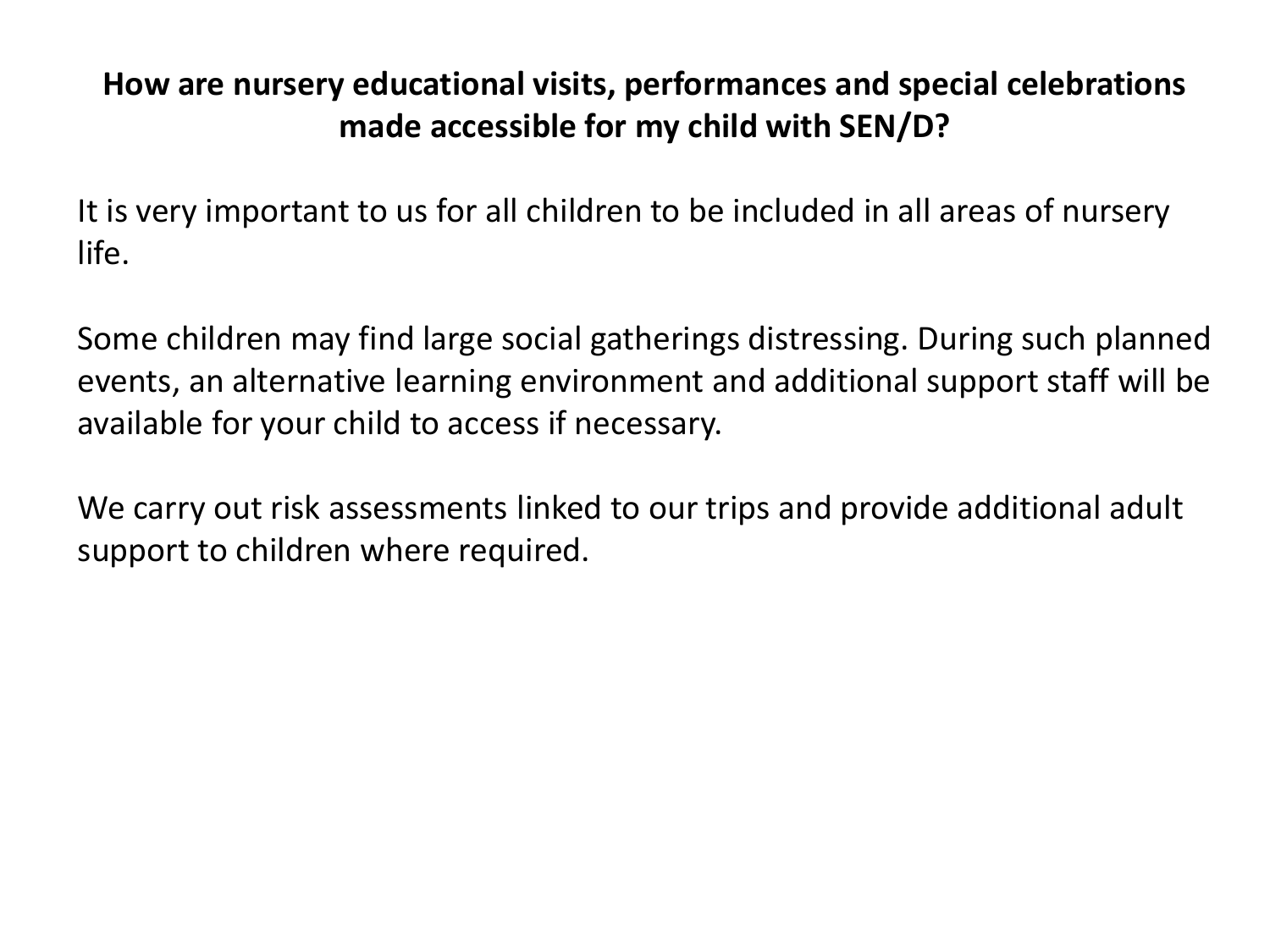## **What support is available if my child needs support with managing their behaviour or dealing with social situations?**

Our SENDCo and Assistant SENDCo are available for parents to talk to about any concerns they may have about their child's behaviour.

We incorporate personal, social and emotional development into all aspects of our teaching. We support children's understanding of social issues, such as empathy and respect, through our group time teaching sessions.

Social stories and puppets are used to support children with behavioural expectations and social situations.

Occasionally, a child may have complex behavioural difficulties. In these cases, our SENDCo/Assistant SENDCo will meet with parents/carers with their child's teacher to devise an Individual Behaviour Plan. After 4 to 6 weeks, another meeting will be arranged to discuss the child's progress and plan the next steps for support.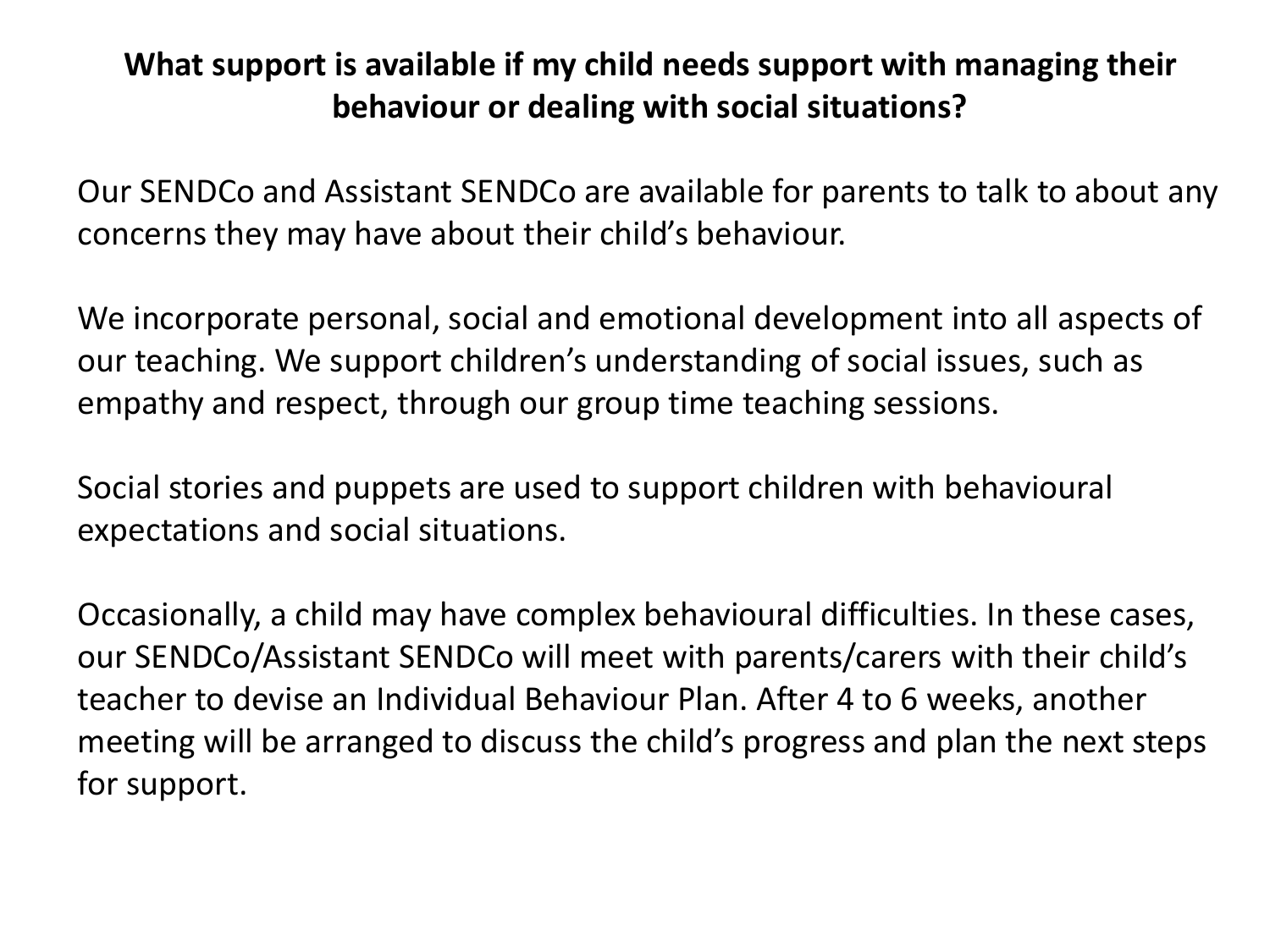## **How do the Governing Body ensure that that children with SEN/D and their families are supported by the nursery?**

The Parent Governor who is responsible for SEN/D is Jade Fawns.

The SENDCo provides the Local Committee with attainment and progress monitoring data for all children at each Local Committee meeting, which take place every half term. This data includes specific information regarding children with SEN/D and they level of support that they are receiving.

Our SEN/D Governor conducts an annual interview with our SENCo to review the support that each of these children has received and the progress that they have made. The Governor then writes a report for the Local Committee Annual Report.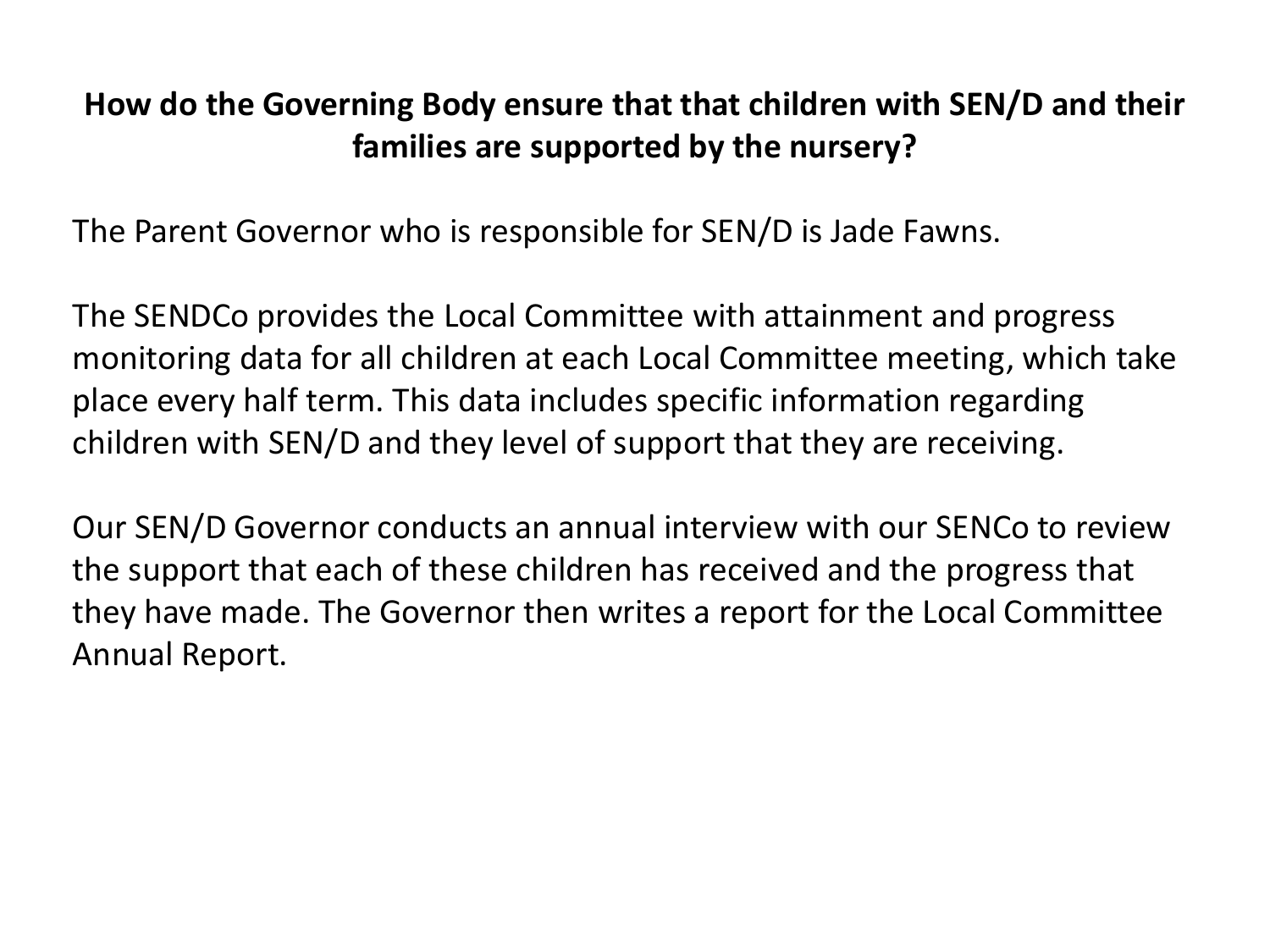## **What should I do if I am unhappy with my child's care and provision?**

If you are unhappy with the provision and support that your child is receiving, please contact the SENDCo or Head Teacher and we will do everything we can to resolve the issue.

Our school and Local Committee take complaints seriously and will act upon these on an individual basis.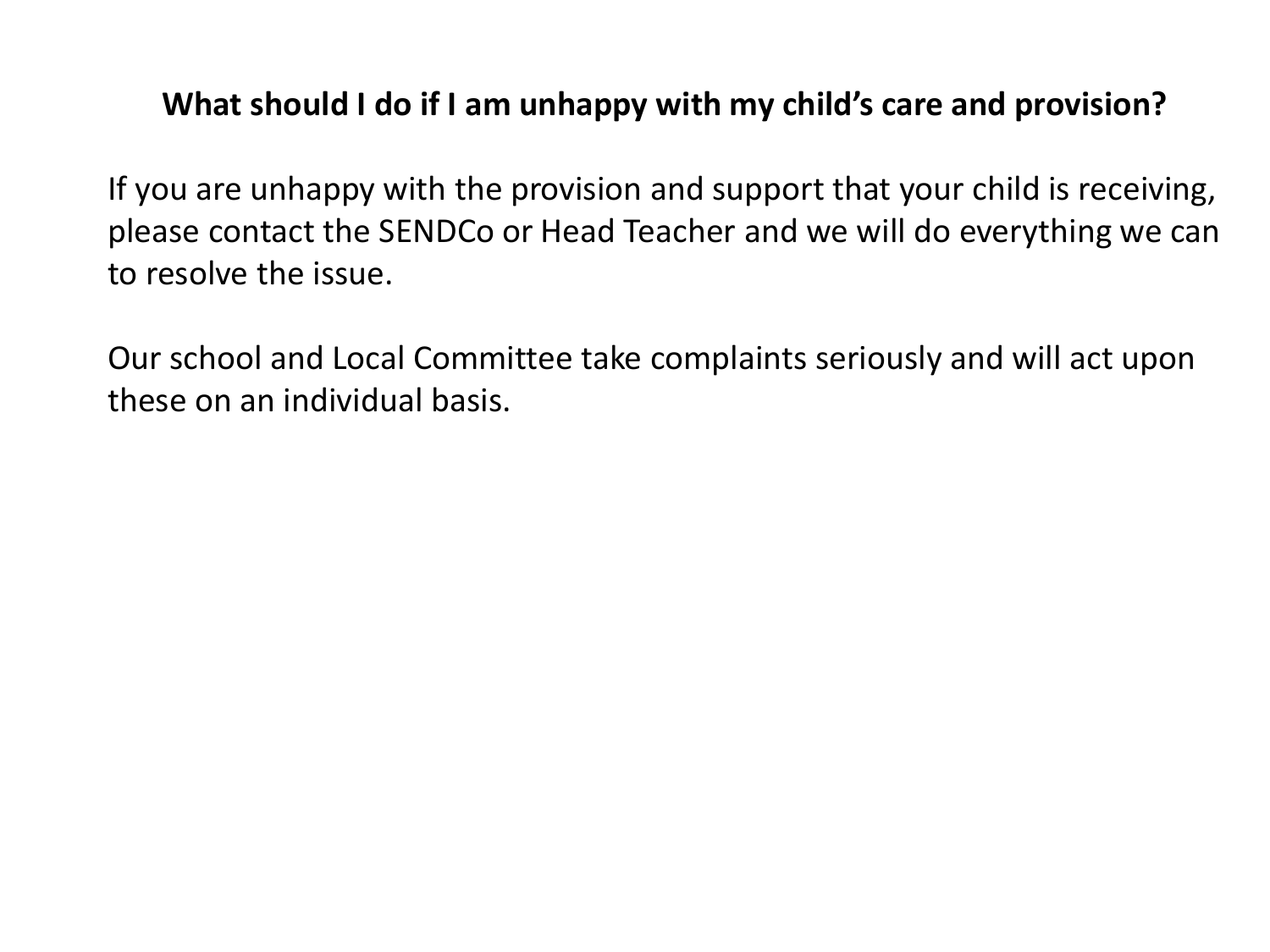## **How will the nursery support transition both in the setting and onto other settings?**

We aim to make times of transition as easy as possible for the children in nursery.

When starting nursery we:

•Complete a full induction with parents/carers, where we complete information records, discuss your child and answer any questions you may have

- •Organise a visiting session for you and your child to become familiar with the nursery environment and meet their teacher
- •Follow an individualised settling in programme
- •Liaise with your child's previous setting, if applicable

During the nursery day we:

•Follow a consistent routine each day so that the children know what will happen next

•Use visual timetables and 'now' and 'next' boards, where appropriate

•When moving to Primary School we:

•Invite the teachers and SENCo into nursery to see the child in nursery and talk to their teacher

•Provide a transition book with photographs of their new teachers and places in their new school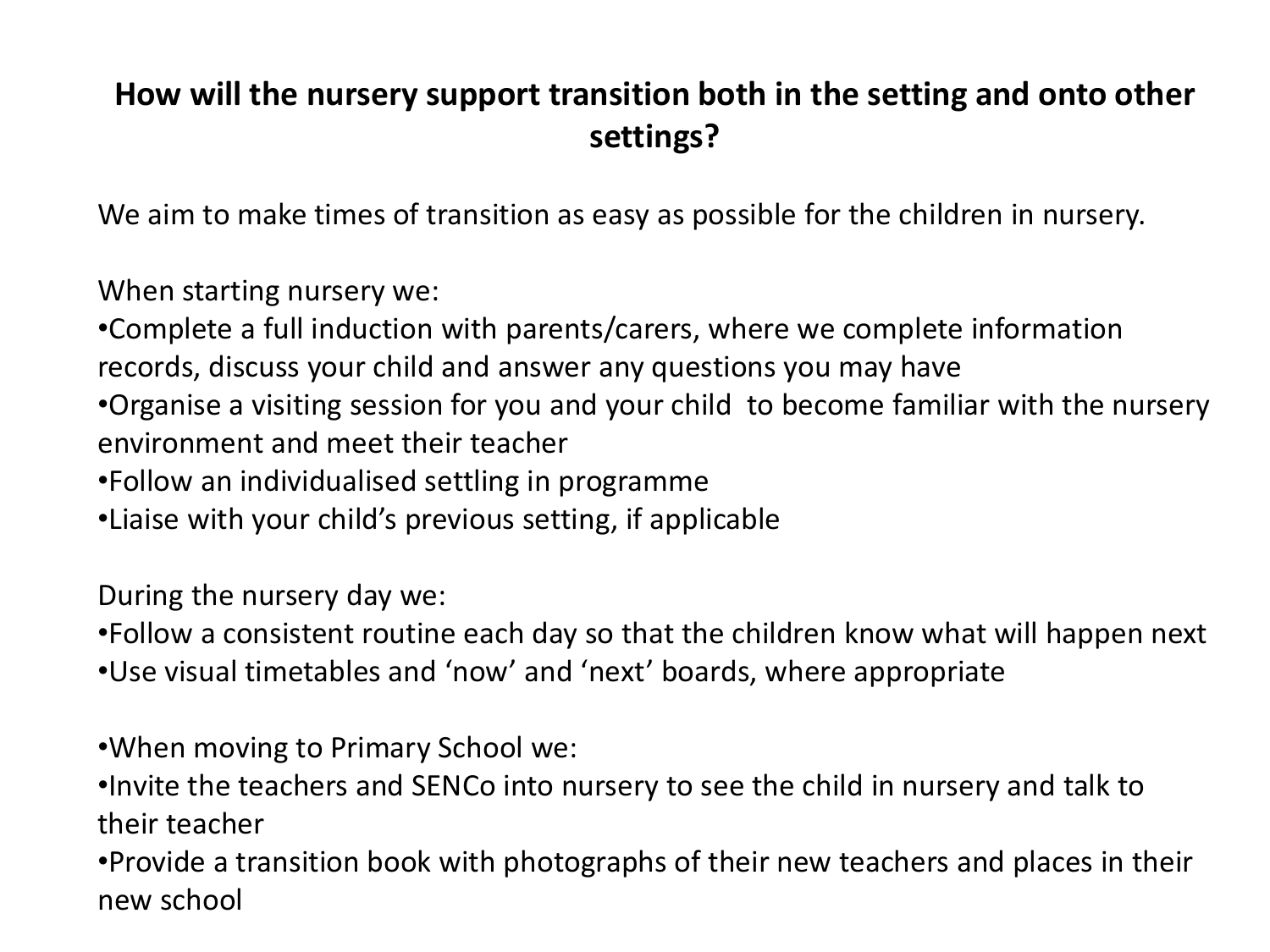## **How will staff be trained to support the needs of my child?**

At Allens Croft, we invest heavily in the training of our staff. We know that in order for children to fulfil their potential, staff must have the knowledge and teaching strategies they need to support them.

Whenever possible, training regarding particular SEN/D or medical condition takes place during whole staff training days. These have included Autistic Spectrum Disorder, Early Communication Difficulties, asthma, allergies and Epipen training.

If a child has a diagnosis of a condition, before they start nursery our SENCo / Assistant SENCo will arrange specific training regarding the condition. These training sessions are delivered by external agencies, who are experts in supporting children with this condition. These training sessions have included Spina Bifida, Hydrocephalus, Down's Syndrome, rare conditions, such as Aperts Syndrome

Our SENCo attends regular network meeting to ensure that the centre has the most up-to-date information regarding inclusion and to share good practice.

We have close links with our Child Development Centre. The multidisciplinary team provide ongoing advice to our staff team in order to develop their knowledge and teaching strategies.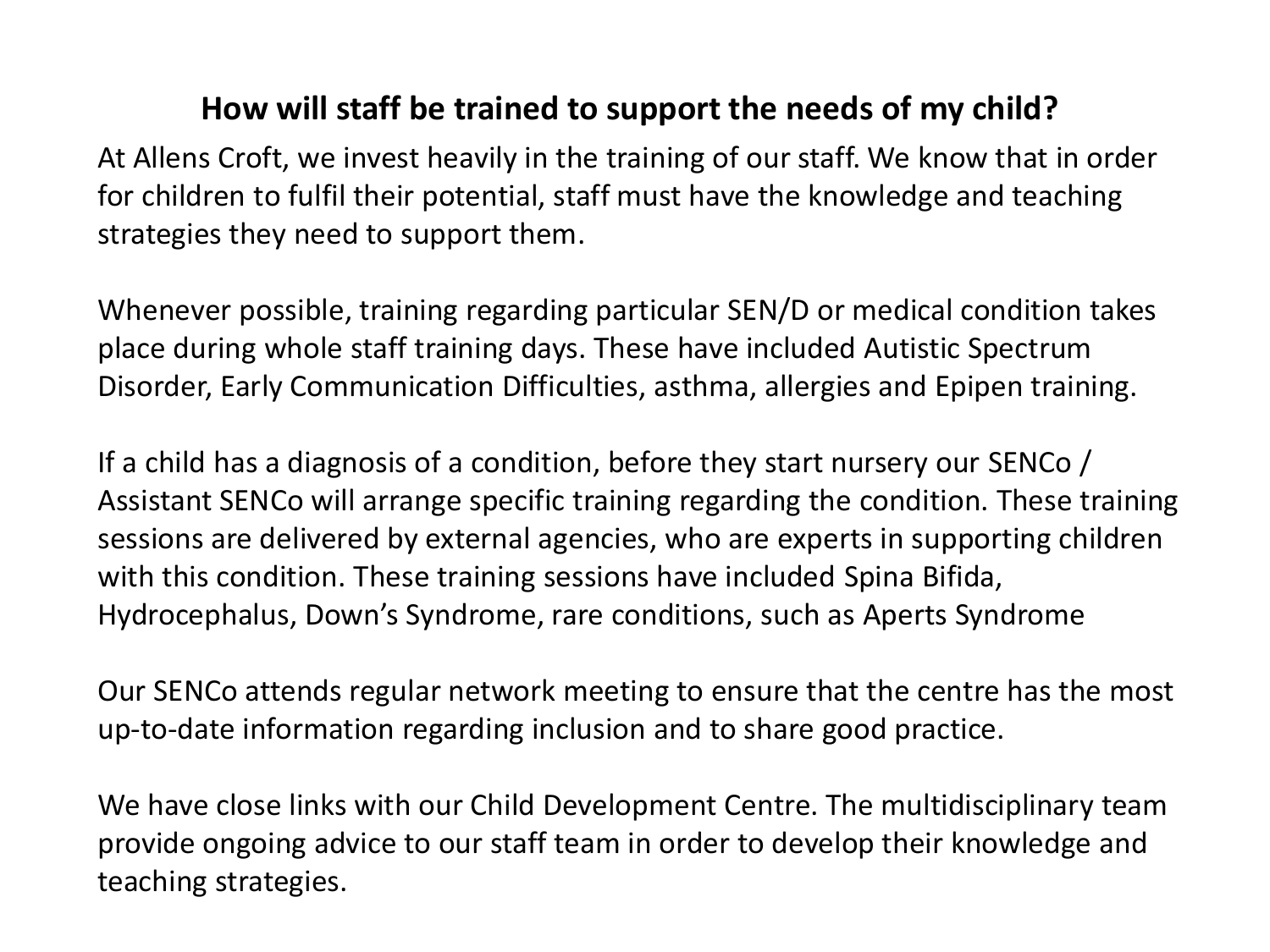#### **UN CONVENTION ON THE RIGHTS OF THE CHILD**

**ARTICLE 8:** Every child has a right to an identity. Governments must respect and protect that right.

**ARTICLE 24:** Every child has the right to the best possible health. Governments must provide good quality health care, clean water, nutritious food and a clean environment and education on health & well being, so that children stay healthy.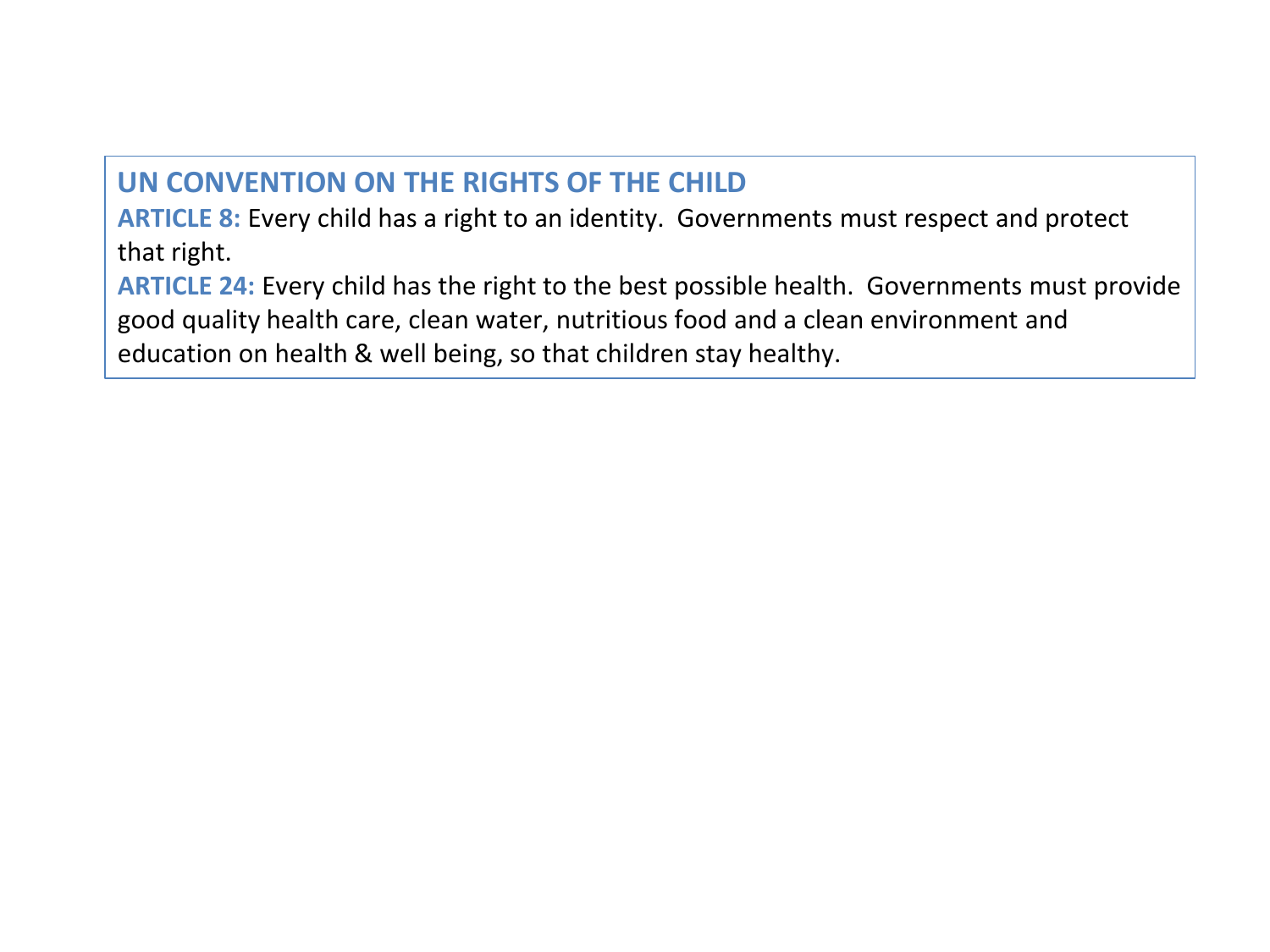# **UNICEF: We are a Rights Respecting School**

- Allens Croft Nursery School aims to be a school where children's rights are at the heart of our ethos and culture, to improve well-being and to develop every child's talents and abilities to their full potential.
- Unicef is the world's leading organisation working for children and young people and their rights. In 1989, governments across the world agreed that all children have the same rights by adopting the UN Convention on the Rights of the Child (UNCRC). These rights are based on what a child needs to survive, grow, participate and fulfil their potential.
- Allens Croft Nursery School children will learn about their rights by putting them into practice every day. A Rights Respecting School models rights and respect in all its relationships.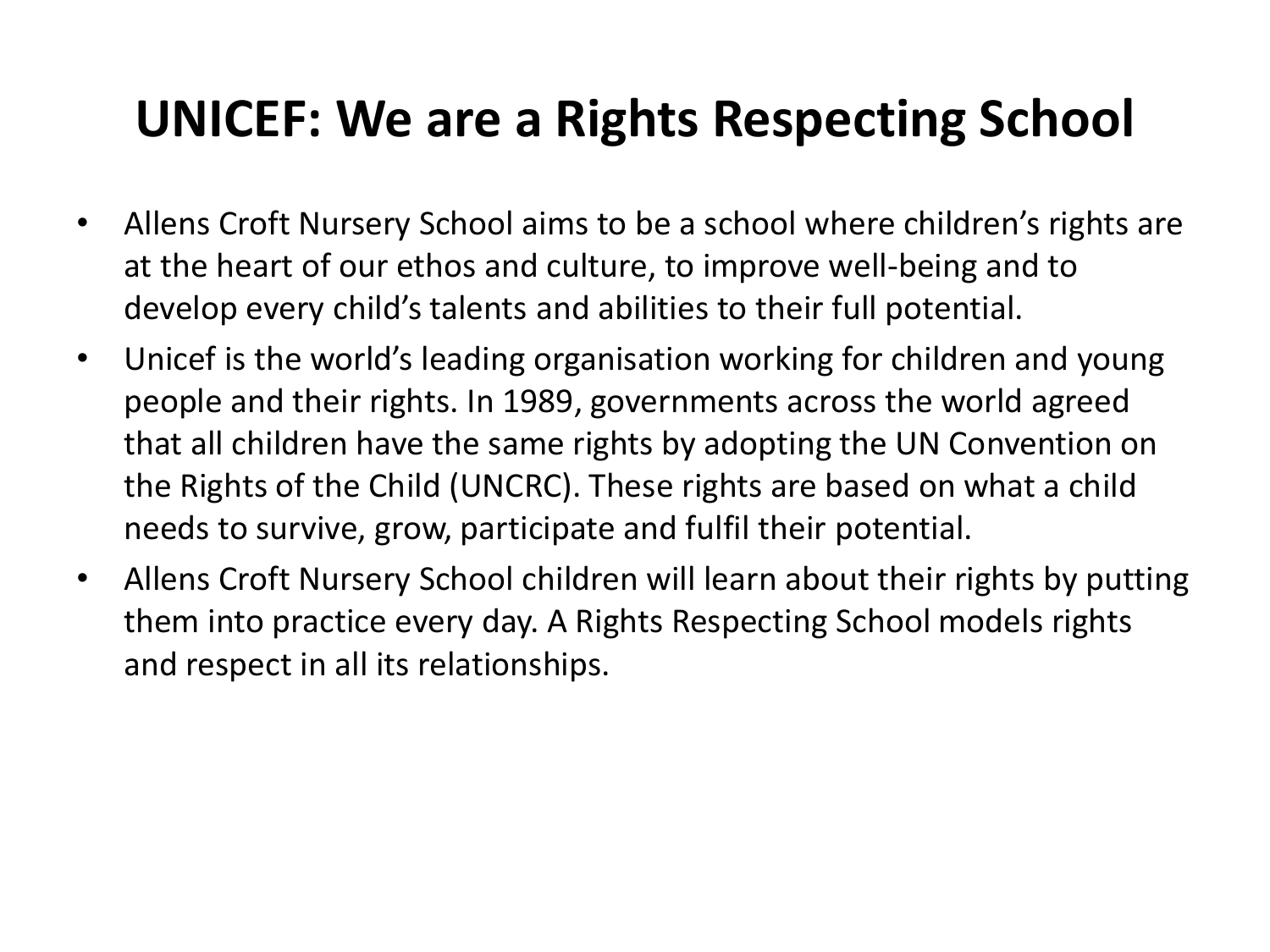## **UN CONVENTION ON THE RIGHTS OF THE CHILD**

**ARTICLE 23:** A child with a disability has the right to live a full a decent life with dignity and as far as possible, independence and to play an active part in the community. Governments must do all they can to support disabled children and their families.

**ARTICLE 28:** Every child has a right to an education.

**ARTICLE 29:** Education must develop every child's personality, talents and abilities to the full

**ARTICLE 31:** Every child has the right to relax, play and take part in a wide range of cultural and artistic activities.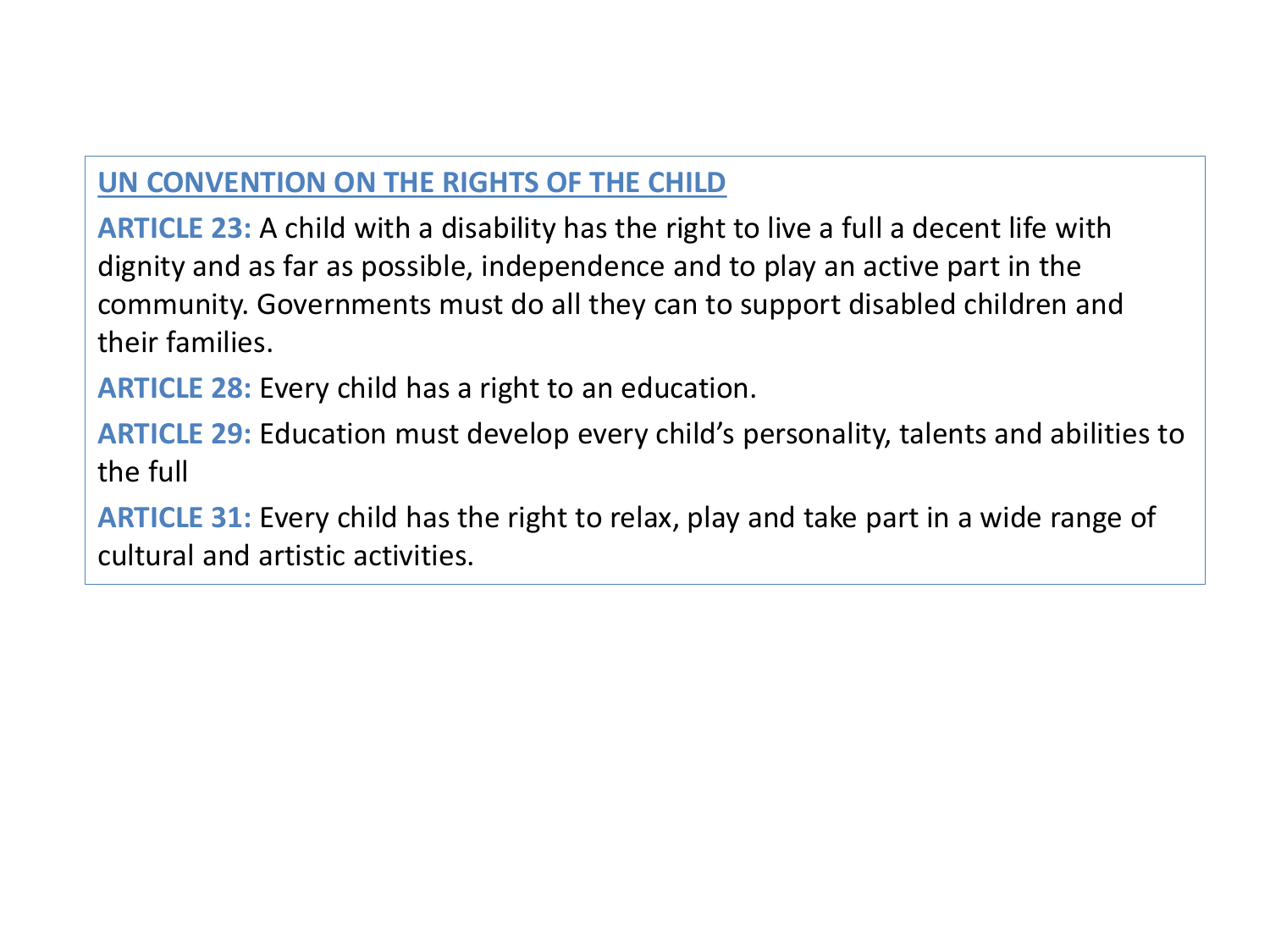## **Which support services are there to support parents who have a child with SEN/D?**

# **Your child's health visitor is a good place to start if you have any concerns about your child's development.**

Special Educational Needs and Disability Information, Advise & Support – 0121 303 5004 Email: [SENDIASS@birmingham.gov.uk](mailto:SENDIASS@birmingham.gov.uk)

SENAR - 0121 303 1888

CASS (Children's advice and Support Service) 0121 303 1888 Email: cass@Birmingham.gcsx.gov.uk

Communication Autism Team – 0121 675 5057 Email: [a2e@birmingham.gov.uk](mailto:a2e@birmingham.gov.uk)

Birmingham Children's Hospital www.bwc.nhs.uk

> **For more information visit Birmingham Local Authority's Local Offer: [www.birmingham.gov.uk/localoffer](http://www.birmingham.gov.uk/localoffer)**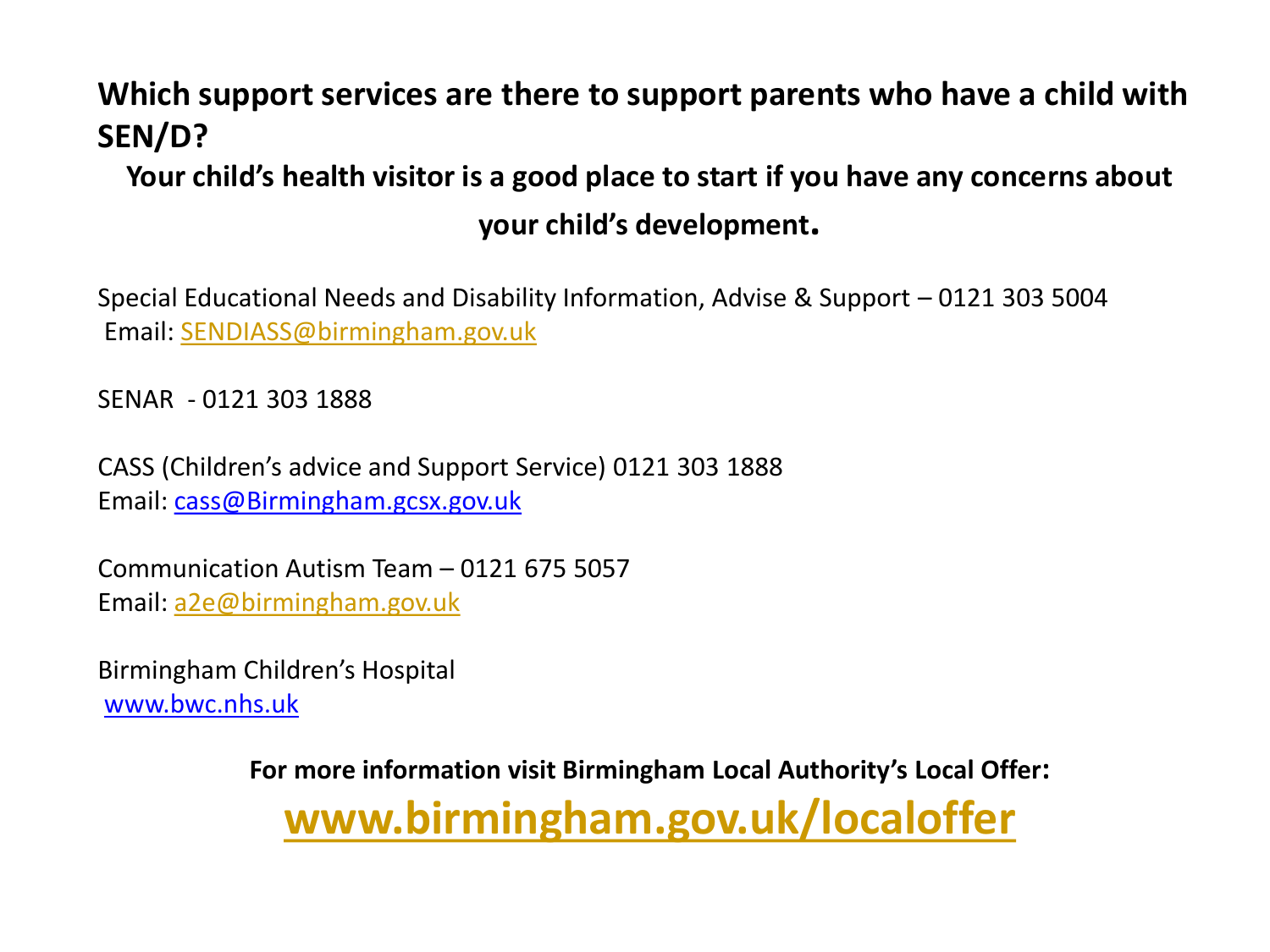# **Which support services / Charities are there to support parents who have a child with SEN/D?**

Autism West Midlands 0121 450 7575 www.autismwestmidlands.org.uk National Autistic Society www.autism.org.uk

IPSEA www.ipsea.org.uk

Downs Syndrome Association 02890 665 260 [www.downs-syndrome.org.uk](http://www.downs-syndrome.org.uk/)

Mencap [www.midlandmencap.org.uk](http://www.midlandmencap.org.uk/)

SENSE www.sense.org.uk

Carers Association [www.carersuk.org](http://www.carersuk.org/)

Cerebral Palsy Midlands [www.cpmids.org.uk](http://www.cpmids.org.uk/)

Cerebra [www.cerebra.org.uk](http://www.cerebra.org.uk/)

Spina Bifida & Hydrocephalus [www.shinecharity.org.uk](http://www.shinecharity.org.uk/)

Birmingham Institute of the Deaf [www.bid.org.uk](http://www.bid.org.uk/)

Birmingham Royal Institute for the Blind [www.brib.org.uk](http://www.brib.org.uk/)

Kids Charity [www.kids.org.uk](http://www.kids.org.uk/)

### **UN CONVENTION ON THE RIGHTS OF THE CHILD**

**ARTICLE 17:** Every child has a right reliable information from a variety of sources. **ARTICLE 19:** Governments must do all they can to ensure that children are protected from violence, abuse, neglect and bad treatment.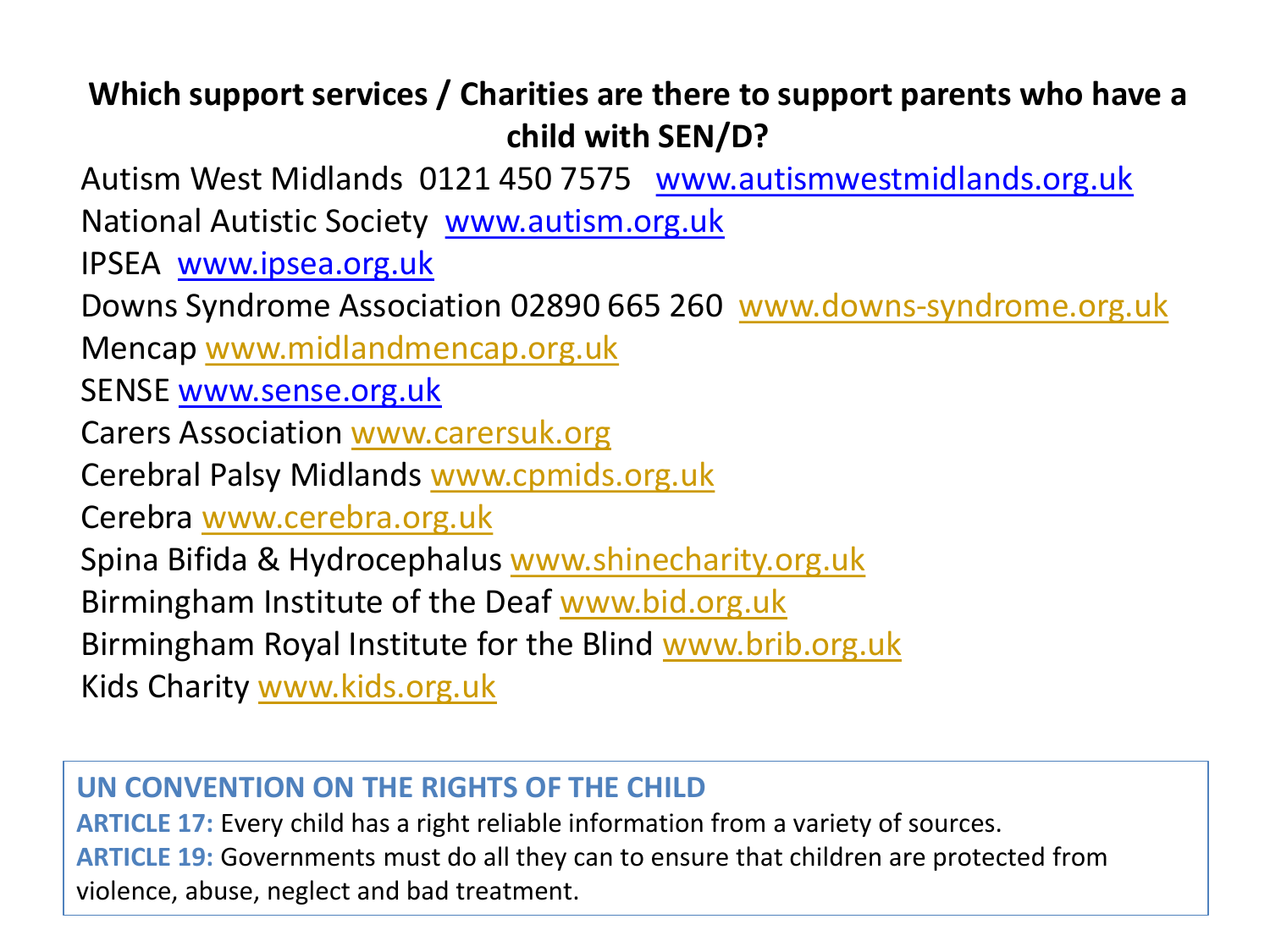# **Useful Terms & Abbreviations**

| <b>ADD/ADHD</b> | <b>Attention Deficit/Hyperactivity Disorder</b>                      |
|-----------------|----------------------------------------------------------------------|
| <b>ASC/ASD</b>  | Autistic Spectrum condition / Disorder                               |
| <b>CAMHS</b>    | Child & Adolescent Mental health Services (Called FTW in Birmingham) |
| <u>CAt</u>      | <b>Communication &amp; Autism Team</b>                               |
| <b>CYP</b>      | Child/Young Person                                                   |
| DLD             | Developmental Language Disorder                                      |
| <b>EHCP</b>     | <b>Education &amp; Health Care Plan</b>                              |
| <b>EP</b>       | <b>Educational Psychologist</b>                                      |
| <b>FTW</b>      | <b>Forward Thinking Birmingham</b>                                   |
| GDD/GLD         | Global Developmental / Learning Delay                                |
| <b>IPSEA</b>    | <b>Independent &amp; Parental Special Educational Advice Service</b> |
| <u>LA</u>       | <b>Local Authority</b>                                               |